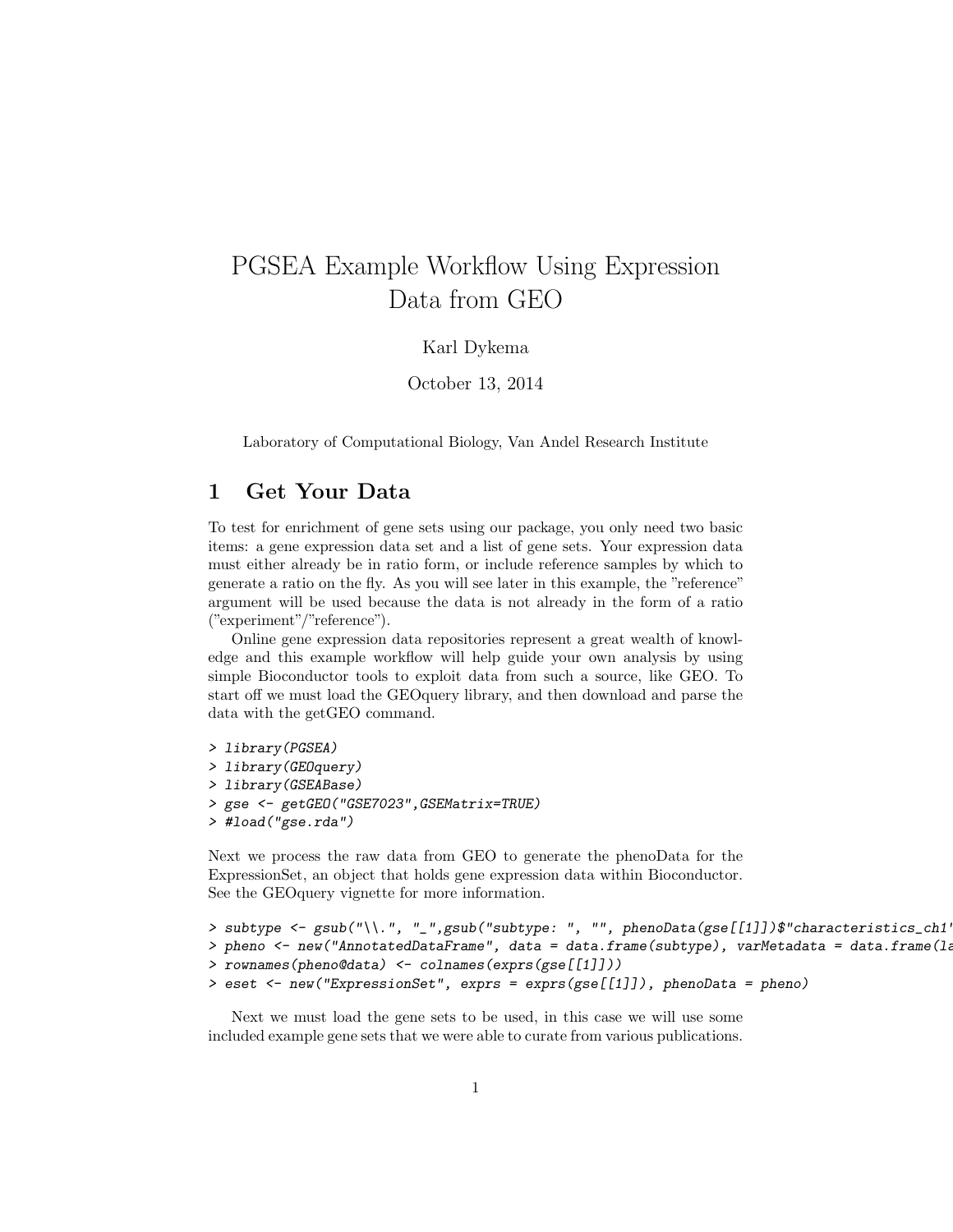This list of gene sets is by no means an extensive or comprehensive list; it is merely included for example purposes. Information on the creation of each gene set has not been included, but may be available upon request.

```
> data(VAIgsc)
> details(VAIgsc[[1]])
setName: CMYC.1 down
geneIds: 27, 101, ..., 377582 (total: 89)
geneIdType: EntrezId
collectionType: ExpressionSet
setIdentifier: 185b7a75-038d-4a5e-c498-d25297d24c9d
description:
organism:
pubMedIds: 16273092
urls:
contributor: Karl Dykema <karl.dykema@vai.org>
setVersion: 0.0.1
creationDate: Fri Sep 14 12:00:24 2007
```
### 2 Run PGSEA

Finally, we are to the point where we can run PGSEA.

> pg <- PGSEA(eset, VAIgsc, ref=which(subtype=="NO"))

The results come back in the form of a matrix. Here is a look at a portion of it. A result of "NA" means that the test did not pass the significance threshold.

```
> pg[5:8, 5:8]
```

|             |    | GSM162152 GSM162153 GSM162154 GSM162155 |    |    |
|-------------|----|-----------------------------------------|----|----|
| HRAS.1 down | NA | NA                                      | NA | NA |
| HRAS.1 up   |    | NA 3.707952 2.960228                    |    | NA |
| SRC.1 down  | ΝA | NA                                      | ΝA | ΝA |
| $SRC.1$ up  | ΝA | ΝA                                      | ΝA | ΝA |

## 3 Visualize Results

Next we will want to create an attractive plot so that we can visually interpret our results. Looking at the range of the results helps us pick a reasonable scale for the color gradient.

> range(pg, finite=TRUE)

[1] -12.64043 17.62942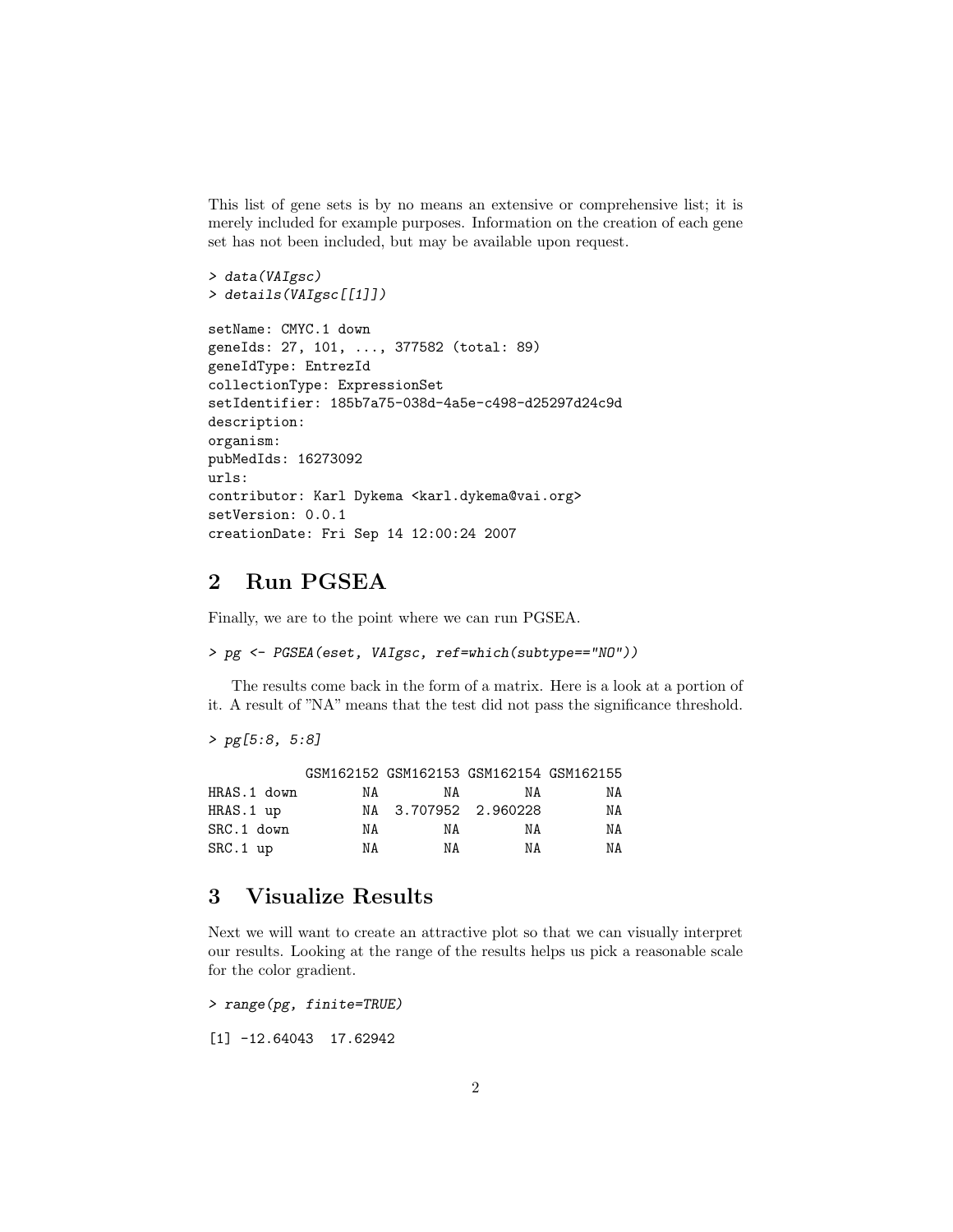



Next with the addition of a few different arguments we can make this plot look much nicer.

 $>$  smcPlot(pg, factor(subtype), col=.rwb, scale=c(-15, 15), margins=c(1, 1, 6, 9), show.grid=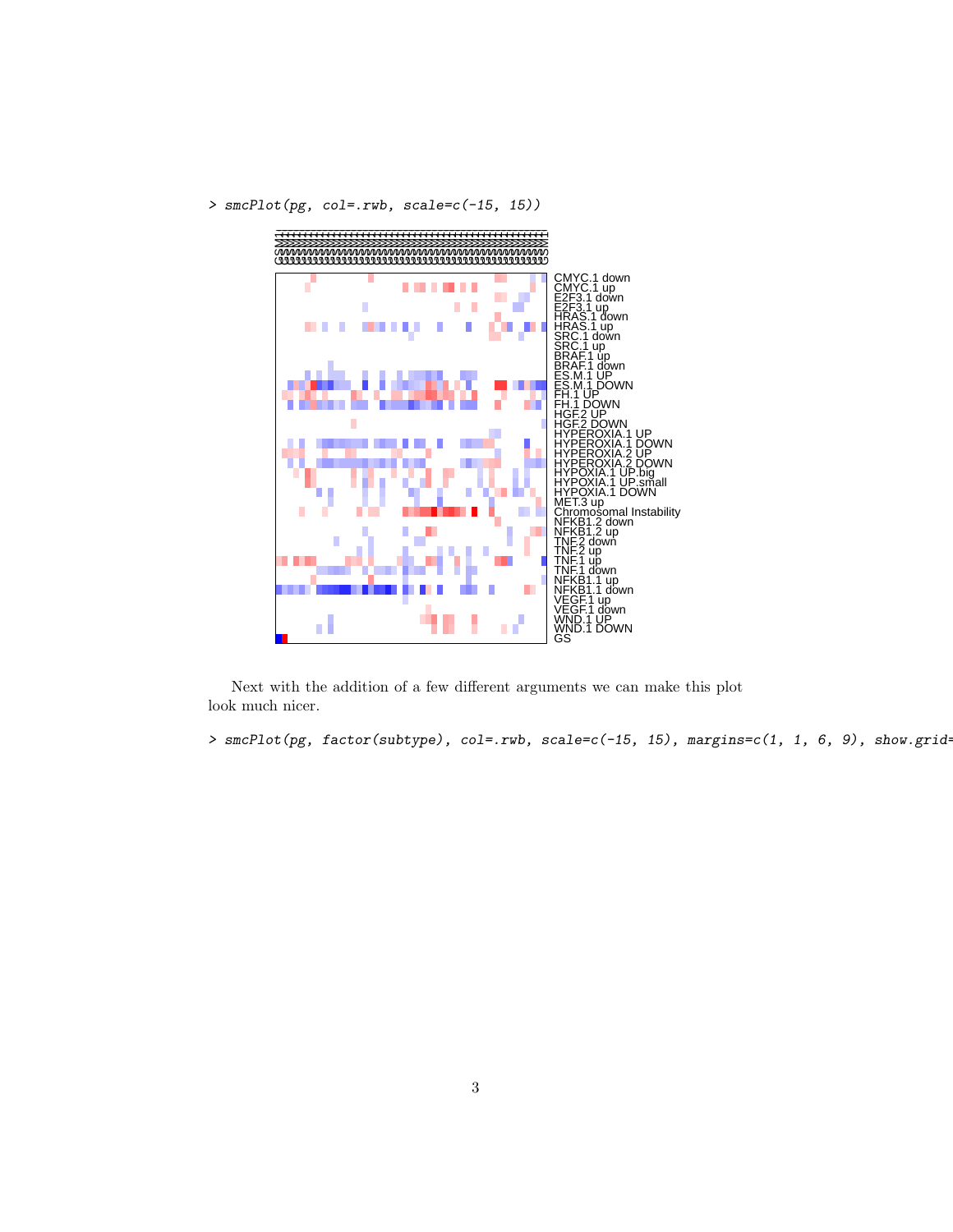

### 4 Analyze Your Results

One might visually attempt to determine significant differences between our subtypes, but a computational approach is more robust. One simple way to further mine these results is to return an unfiltered matrix from PGSEA and then use a linear modeling approach. In this example we will highlight the differences between Papillary RCC Type 2b and normal renal tissue.

```
> pgNF <- PGSEA(eset, VAIgsc, ref=which(subtype=="NO"), p.value=NA)
> library(limma)
> design <- model.matrix(~ -1+factor(subtype))
> colnames(design) <- names(table(subtype))
> fit <- lmFit(pgNF, design)
> contrast.matrix <- makeContrasts(P2B-NO , levels=design)
> fit <- contrasts.fit(fit, contrast.matrix)
> fit < -eBayes(fit)> topTable(fit, n=10)[,c("logFC","t","adj.P.Val")]
                          logFC t adj.P.Val
Chromosomal Instability 9.107348 7.795340 2.179072e-08
FH.1 UP 5.111695 6.434137 1.176181e-06
ES.M.1 UP -3.417913 -6.169907 1.953786e-06
```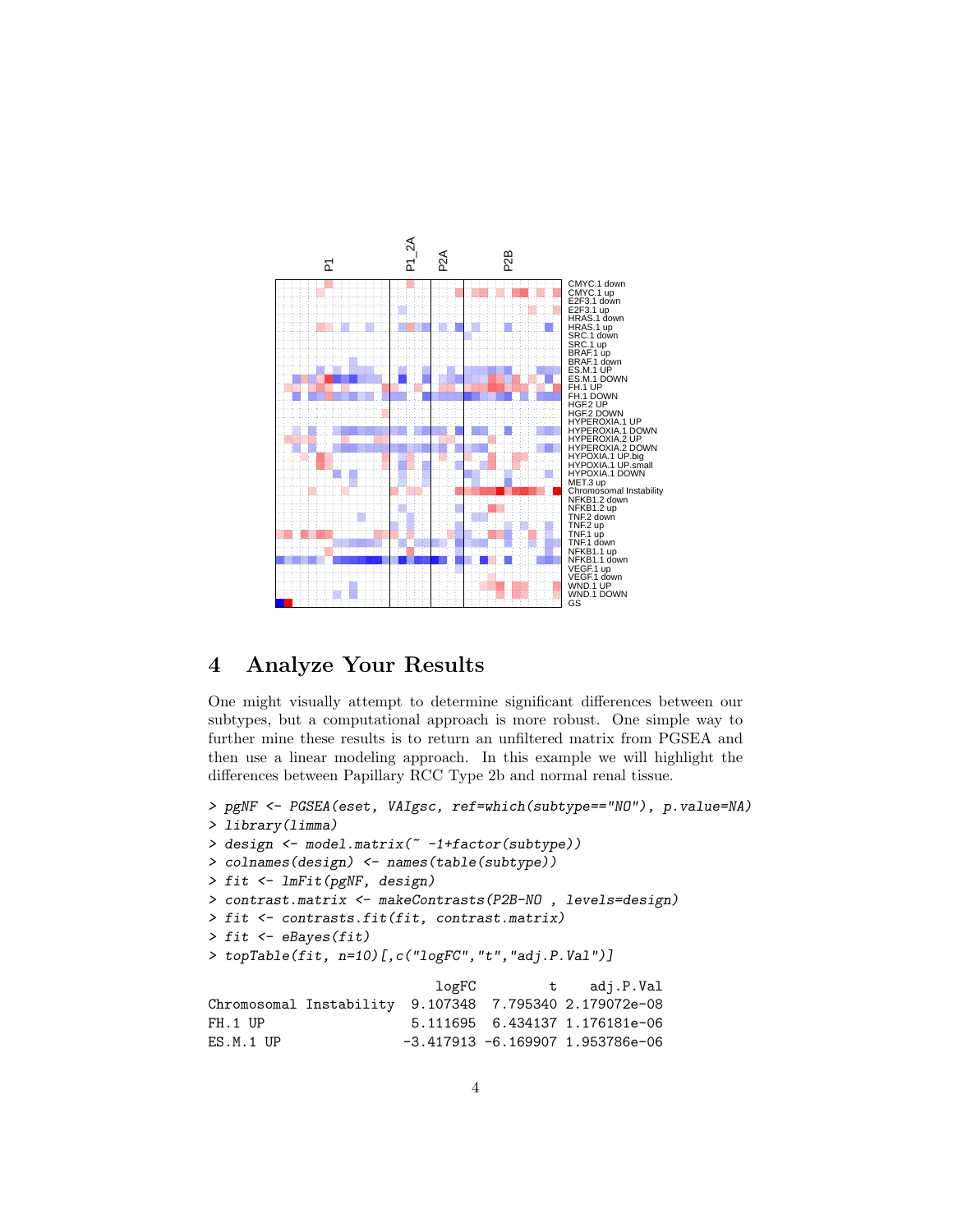| TNF.1 down   |  | $-2.783328 -4.845456$ 1.165604e-04  |
|--------------|--|-------------------------------------|
| CMYC.1 up    |  | 3.539790 4.818909 1.165604e-04      |
| FH.1 DOWN    |  | $-5.053123 -4.352914$ 4.470032e-04  |
| $TNF.2$ up   |  | $-2.179557 - 3.578635$ 4.265204e-03 |
| WND.1 UP     |  | 2.695910 3.473171 5.101648e-03      |
| NFKB1.1 down |  | $-3.784797 -2.670381$ 3.858354e-02  |
| HGF.2 UP     |  | 1.087091 2.660417 3.858354e-02      |

Now that we have figured out the significantly different gene sets, we can grab the rownames from "topTable" and insert it into our plotting function.

> smcPlot(pg[as.numeric(rownames(topTable(fit, n=10))),], factor(subtype,levels=c("P1","P2B'



Biological interpretation of these results is tricky, and can only end up as "good" as the gene sets and gene expression data used. We have some confidence in most of these signatures, and in this case, a few of the results are worth of note.

The "FH.1" gene sets were created from gene expression data generated from fumarate-hydratase (gene symbol: "FH") deficient uterine fibroids (PMID: 16319128). Using these signatures in PGSEA attempted to detect the same pattern of altered expression as was seen in the fibroids. "FH" is known to be involved with aggressive renal papillary cancers (PMIDs: 17895761, 17392716,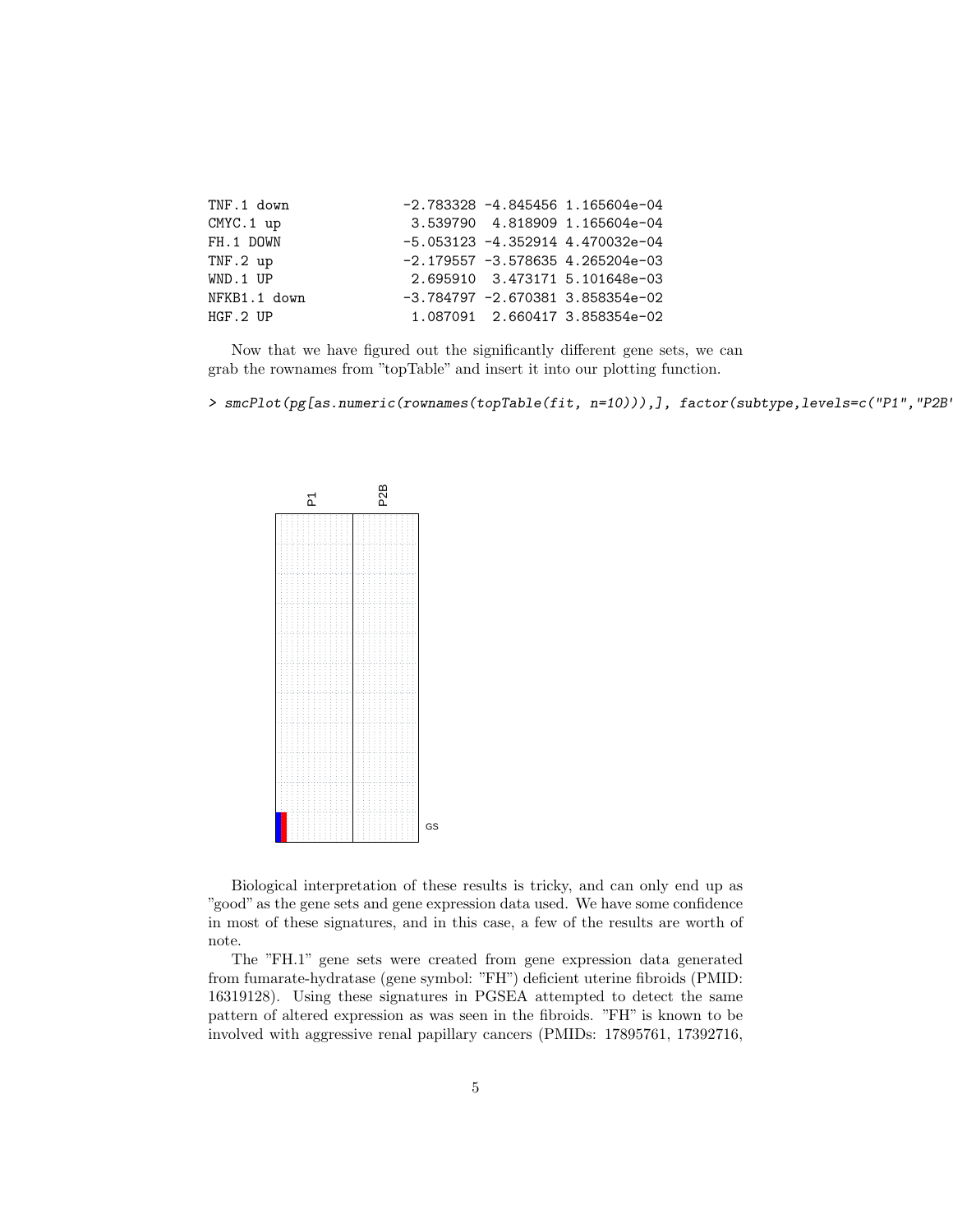17270241, etc.) so this result is expected. While the involvement of "FH" and renal cancer was already well-established, the association with "c-MYC" was unreported, so it was an interesting research topic for us. For more information see: "Detection of DNA copy number changes and oncogenic signaling abnormalities from gene expression data reveals MYC activation in high-grade papillary renal cell carcinoma." (Cancer Res. 2007 Apr 1;67(7):3171-6. PMID: 17409424)

### 5 Using Large Databases of GeneSets with PGSEA

Instead of using our included example gene sets, one may wish to go another route and use a large database such as "GO". We have included a helper function to quickly generate gene sets from this database.

```
> gos <- go2smc()
> pg <- PGSEA(eset, gos, ref=which(subtype=="NO"))
> pgNF <- PGSEA(eset, gos, ref=which(subtype=="NO"), p.value=NA)
> #load("ABC.rda")
> design <- model.matrix(~ -1+factor(subtype))
> colnames(design) <- names(table(subtype))
> fit <- lmFit(pgNF, design)
> contrast.matrix <- makeContrasts(P2B-P1,levels=design)
> fit <- contrasts.fit(fit, contrast.matrix)
> fit <- eBayes(fit)
```
The linear model approach above will highlight the differences between subtypes P2B and P1 for all go terms. Below, we plot the results and restrict the subtypes shown to those two that we are currently interested in.

```
> smcPlot(pg[as.numeric(rownames(topTable(fit,n=30,resort.by="logFC"))), ], factor(subtype, le
```